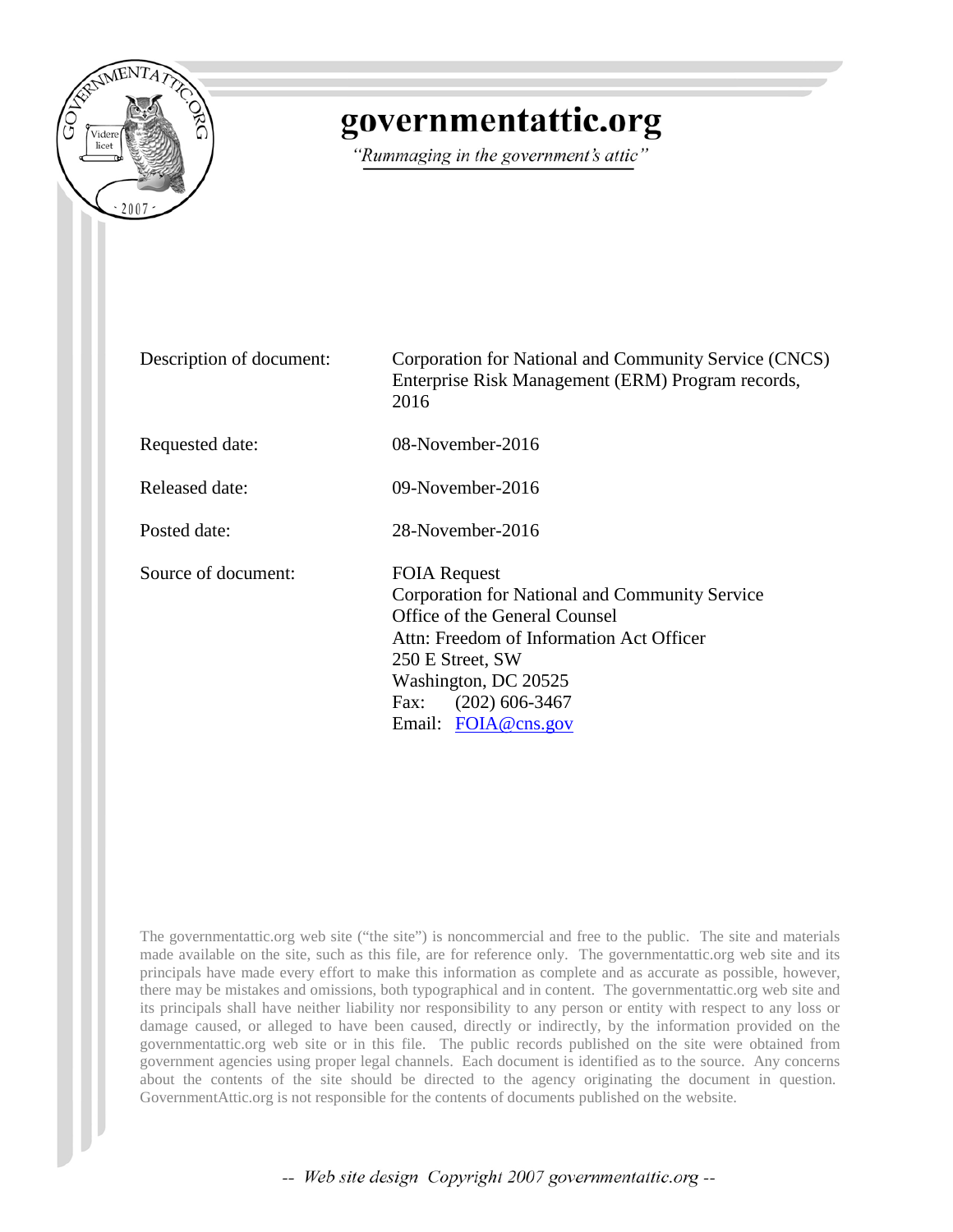# **Corporation for National and Community Service**

NationalService.gov

November 9, 2016

**Via email** 

Re: Freedom of Information Act Request # 2017-5

This letter is a response to the Freedom of Information Act (FOIA) request that the Corporation for National and Community Service (CNCS) received from you on November 8, 2016. You asked for "a copy of the CNCS Enterprise Risk Management Strategy document(s)."

Your request is granted in full; I have attached a copy of the requested record. Nothing has been withheld from the record, and there is no fee for this response.

If you have any questions, please feel free to contact me at (202) 606-6747. You may also contact CNCS's FOIA Public Liaison, Wilsie Y. Minor, at (202) 606-6673 or by email at wminor@cns.gov.

Sincerely,

Stephanie A. Soper FOIA Officer

Enclosure: CNCS Enterprise Risk Management Policy

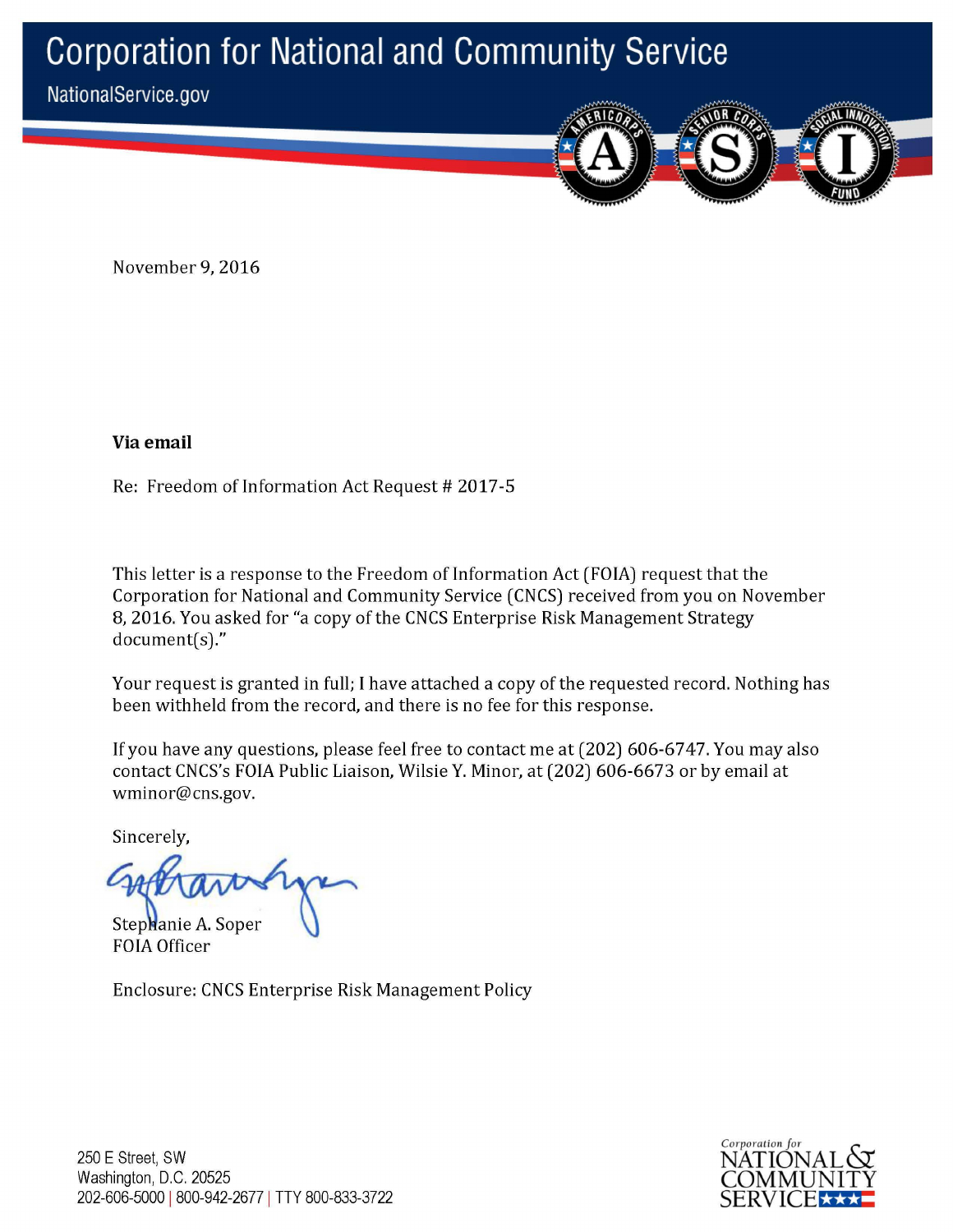**Revision:** 1

**Policy Number:** 250 **Effective Date:** October 28, 2016

**Subject:** Enterprise Risk Management (ERM) Program

Purpose: Establish authority and responsibility for implementing CNCS's ERM program, an integrated, comprehensive approach to identify, prioritize, and manage risk throughout the agency.

Who is Covered: This policy and associated procedures apply to all CNCS staff.

Policy Replaced: Enterprise Risk Management (ERM) Program dated June 9, 2016.

Originating Office: Office of the CEO

**Approved By:**

WengSperies

**Wendy Spencer Chief Executive Officer**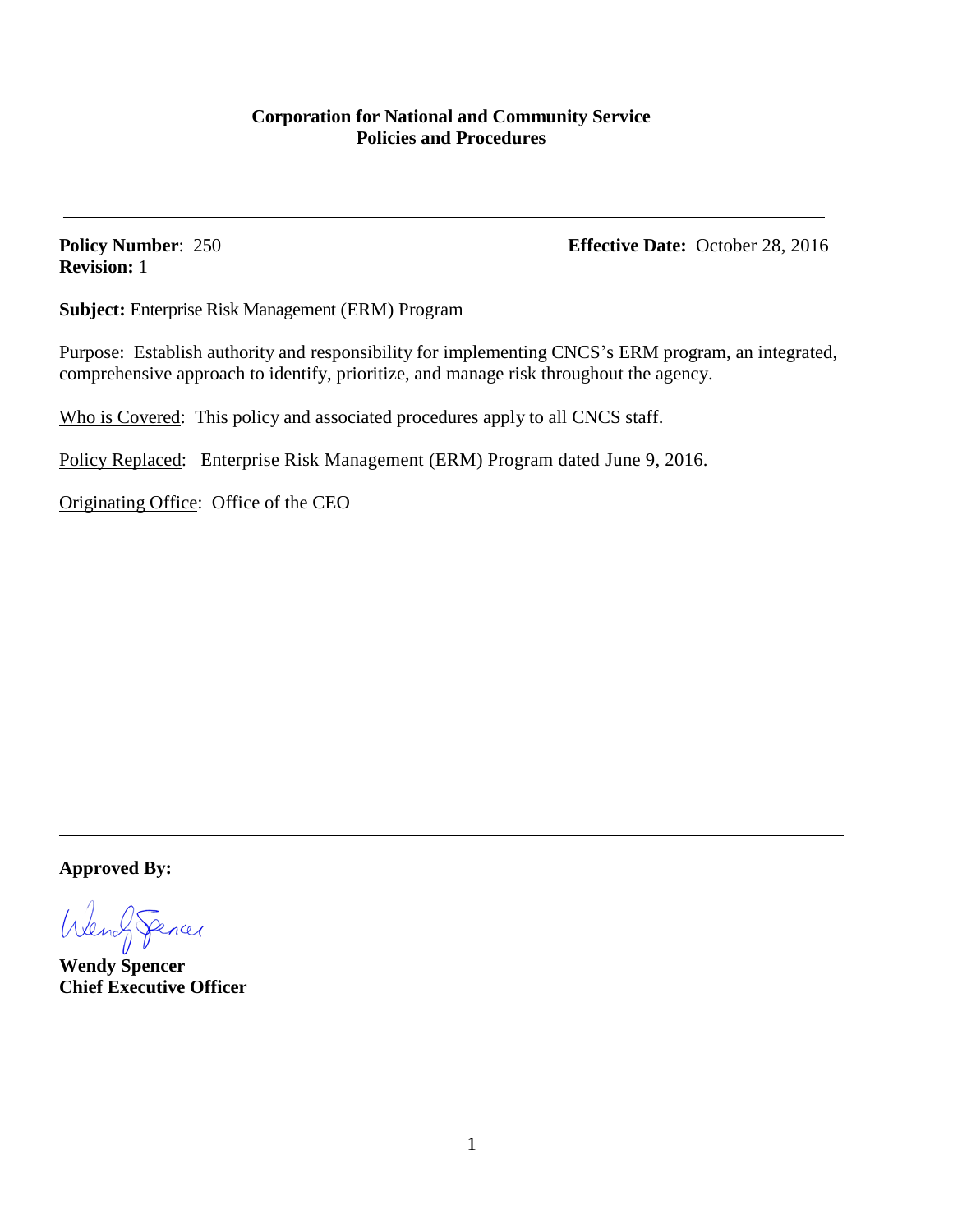### **Contents**

| Who serves on the Risk Management Council (RMC), and what are their responsibilities for |  |
|------------------------------------------------------------------------------------------|--|
|                                                                                          |  |
| <b>Attachments</b>                                                                       |  |
| <b>Charter: Risk Management Council</b>                                                  |  |

**Charter: Risk and Assessment Committee**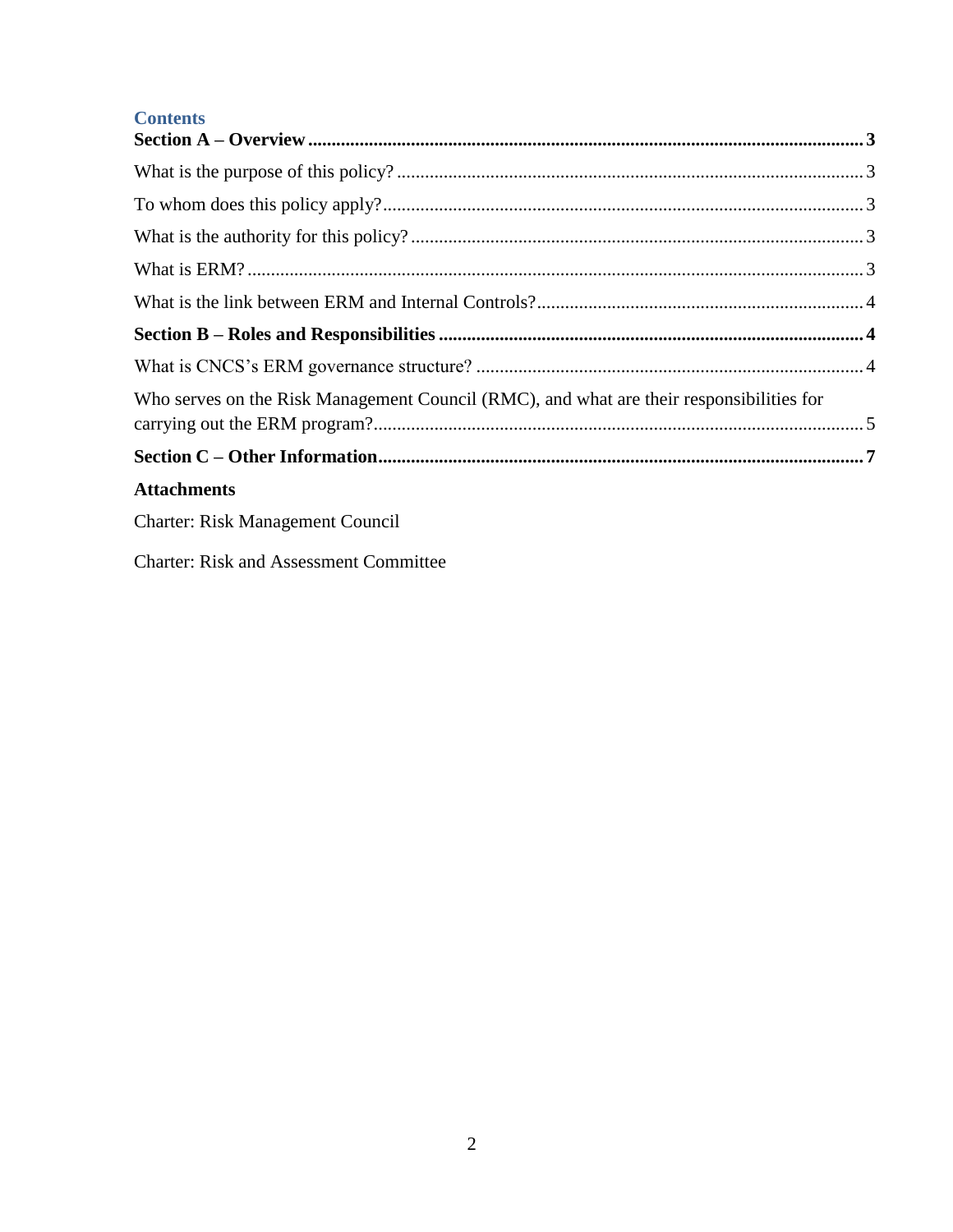### **Enterprise Risk Management Program**

### <span id="page-4-0"></span>**Section A – Overview**

### <span id="page-4-1"></span>**What is the purpose of this policy?**

This document establishes the policy for the Corporation for National and Community Service's (CNCS's) Enterprise Risk Management (ERM) program. The ERM program provides a framework for proactively identifying, prioritizing, and managing risk as a management strategy for achieving the agency's strategic goals and objectives. The program seeks to integrate risk management into all CNCS operations to help achieve desired agency outcomes. ERM will help CNCS and its operating programs and units work collaboratively and efficiently to identify and manage agency-wide risks.

CNCS defines risk as the effect of uncertainty on objectives—the likelihood that we will not achieve what we intend to, and the resulting harm.

The ERM program establishes a structure to help CNCS:

- Increase the likelihood of successfully delivering on the agency's goals and objectives;
- Encounter fewer unanticipated outcomes;
- Better identify, assess, prioritize, and manage risks;
- Clearly describe to customers and other stakeholders what the agency is doing to manage its risks; and
- Reduce redundancy of scarce resources dedicated to management initiatives and improve integration among risk management methods to ensure cost effective implementation.

### <span id="page-4-2"></span>**To whom does this policy apply?**

This policy applies to all CNCS staff, programs, and operational units.

### <span id="page-4-3"></span>**What is the authority for this policy?**

The Office of Management and Budget (OMB) [Circular](https://www.whitehouse.gov/omb/circulars_a11_current_year_a11_toc) A-11, "Preparation, Submission, and Execution of the Budget" states that federal agencies are expected to manage risks and challenges related to delivering the organization's mission. Numerous other OMB circulars and laws provide federal ERM requirements, including the current draft revision of [Circular A-123,](https://www.whitehouse.gov/omb/circulars_a123_rev) "Management's Responsibility for Internal Controls and Enterprise Risk Management."

### <span id="page-4-4"></span>**What is ERM?**

ERM is a management culture that can help agencies to properly identify and manage risks to performance, especially those risks related to achieving strategic objectives. ERM addresses a full spectrum of an organization's risk, including but going beyond internal controls. It encompasses all areas of organizational exposure to risk (financial, operational, reporting, compliance, governance, strategic, reputational, etc.).

ERM is carried out by following a process that prioritizes and manages risk exposure as part of an interrelated risk portfolio (e.g., information technology, human capital, privacy, grants, and facilities) rather than as functional silos (e.g., financial and reporting risk). In other words, ERM is a process for identifying all the risks from various parts of the organization and assessing and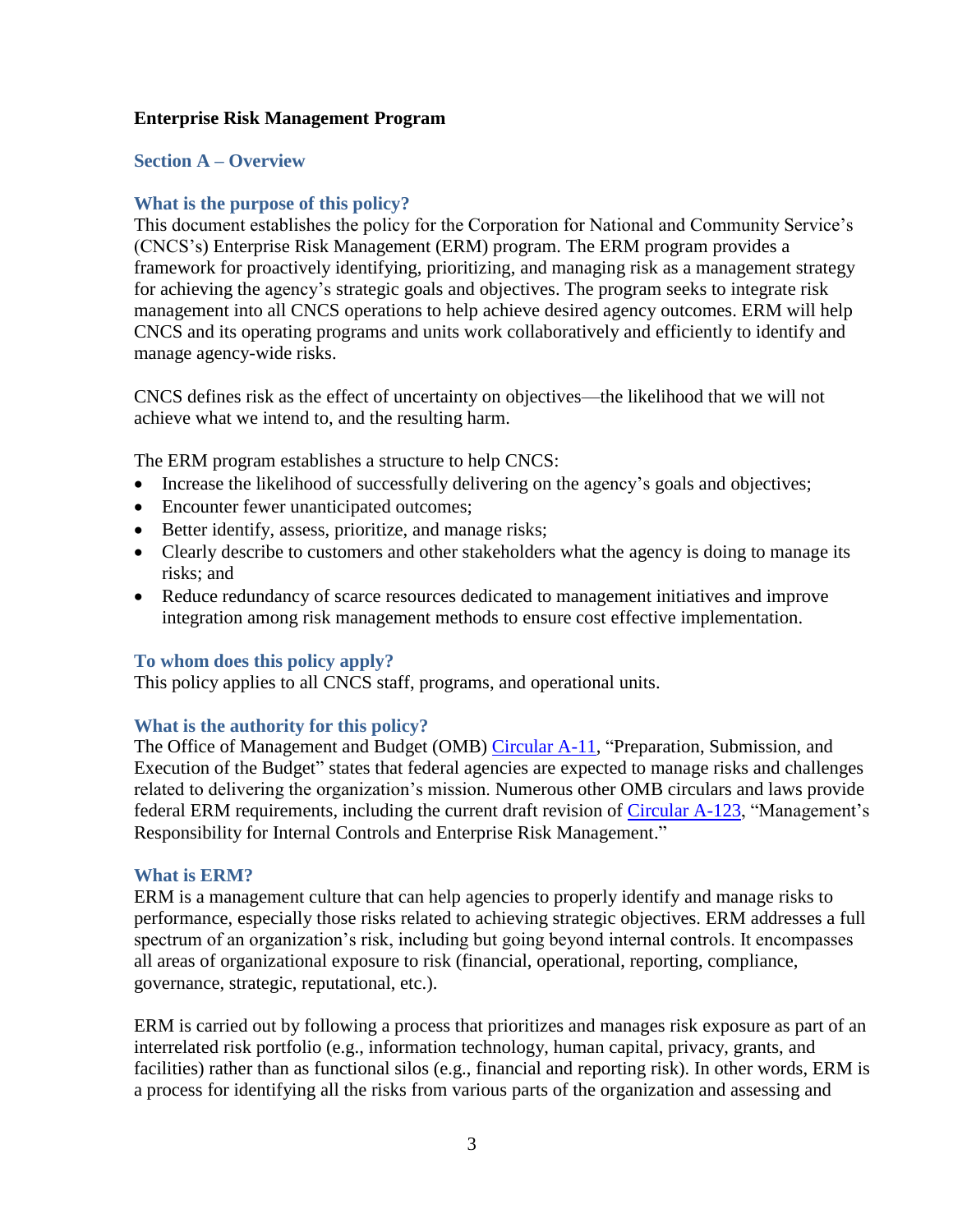prioritizing those risks at the entity-wide level to ensure that a portfolio view of risk is available at the highest levels of leadership to help inform decision-making.

An ERM process will be applied across CNCS. Unifying efforts across the agency will ensure that strategies and actions are informed by a common understanding of risk, which is an essential component to inform priorities and the allocation of resources. Risk management practices at all levels will be integrated to better inform decision-making and priority-setting. Incorporating risk information and analysis into strategic and operational decision-making is fundamental to agency success. Identification of potential risks, and avoidance or mitigation of those risks, is a critical management responsibility to make informed business decisions.

Emerging risks to CNCS objectives will be actively identified and managed. Consistent and disciplined consideration and treatment of risk will strengthen day-to-day processes, making decisions more transparent and defensible, encouraging innovation, and ensuring planned outcomes are achieved. ERM will become a visible and integral part of CNCS culture allowing the agency to fulfill its mission and goals.

### <span id="page-5-0"></span>**What is the link between ERM and Internal Controls?**

Requirements for internal controls are described in [OMB Circular A-123,](https://www.whitehouse.gov/omb/circulars_a123_rev) "Management's Responsibility for Internal Control." These requirements focus on the management of internal controls to support reasonable assurance that management has met three objectives of internal controls:

- Operations: Effectiveness and efficiency of operations
- Reporting: Reliability of reporting for internal and external use
- Compliance: Compliance with applicable laws, regulations, and policies.

Both ERM and internal control activities provide risk management support to an agency in different but complementary ways. ERM does not exclude internal control activities, nor does ERM replace internal controls. ERM embraces the disciplined foundation of A-123 policy on internal control, which includes the structure of recommended controls, procedures, accountability, and program management. Because ERM draws on an interrelated risk portfolio, it is important to understand the controls related to key organizational risks and how these controls can be used to mitigate or reduce the level of exposure to risk.

### <span id="page-5-1"></span>**Section B – Roles and Responsibilities**

Because ERM is a management culture, the activities of ERM occur as a result of coordinated management efforts directed under CNCS's ERM governance structure.

### <span id="page-5-2"></span>**What is CNCS's ERM governance structure?**

CNCS's implementation of the ERM program is governed and supported by the following entities:

- Risk Management Council
- Risk and Assessment Committee
- CNCS's Office of the Chief Risk Officer (OCRO)

Collectively, these groups—in coordination with the CEO—are responsible for providing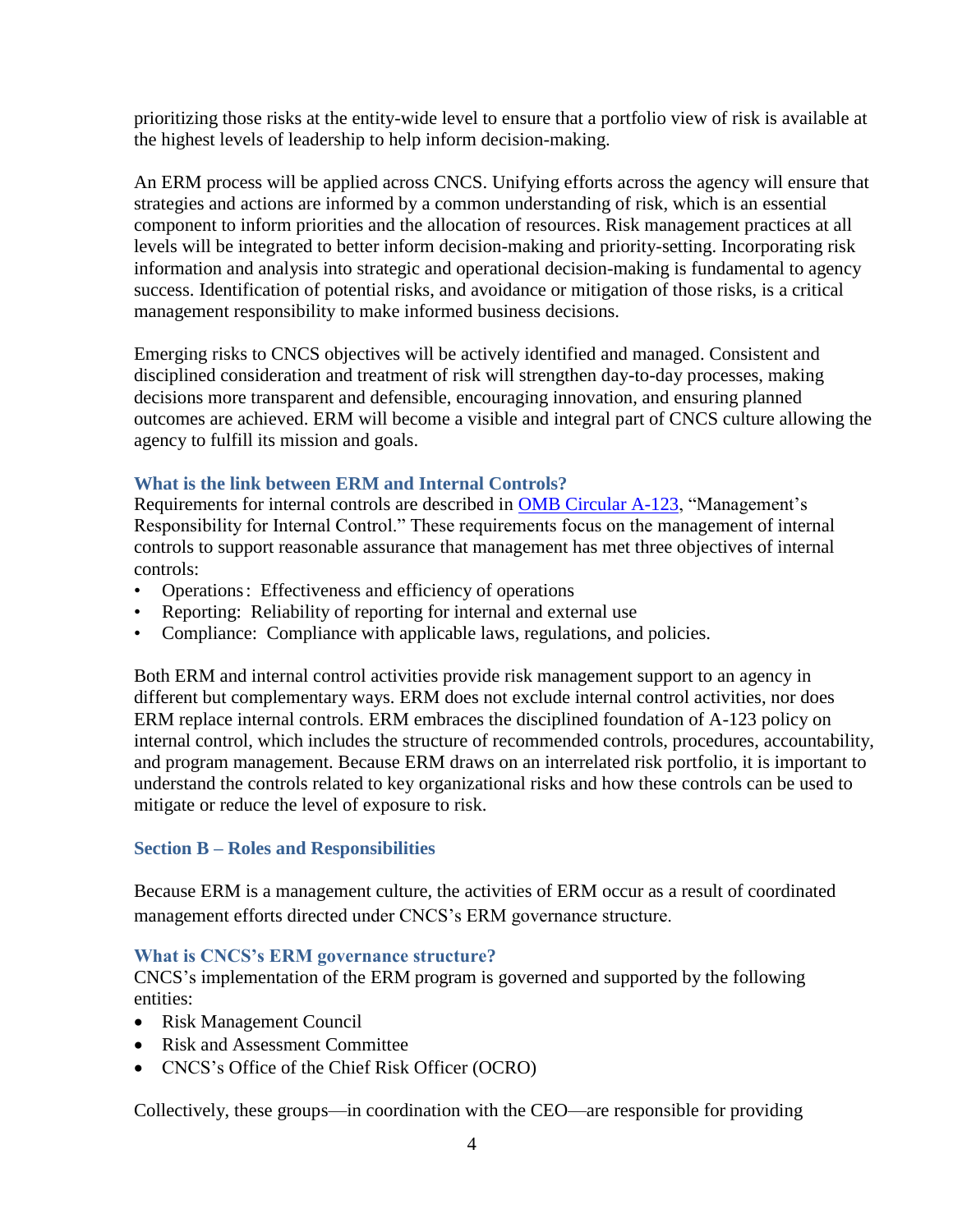governance, decision making, and execution of the ERM Program.

### <span id="page-6-0"></span>**Who serves on the Risk Management Council (RMC), and what are their responsibilities for carrying out the ERM program?**

The RMC is the group of senior advisors that will assist the CEO in overseeing the ERM program, which includes advising the CEO on critical risks identified at the lower ERM governance levels, helping the CEO to prioritize identified risks and appropriate resources to treat them, and ensuring that internal controls are in place and corrective action completed. The COO chairs the RMC and has designated the following to serve on the Council:

- Chief of Staff
- Chief Operating Officer
- Chief of Program Operations
- Chief Risk Officer
- General Counsel

The RMC will meet quarterly, and as needed, to assess and prioritize risks and mitigation strategies to recommend to the CEO.

The Inspector General will be invited to submit questions, brief, or advise the RMC on an ad hoc basis, as requested by the Inspector General or the RMC. The RMC will brief the Inspector General on decisions made by the RMC.

The RMC satisfies the objectives of a number of federal risk management policies that call for senior management engagement on risk and governance issues. The Council will:

- Provide an agency-wide risk portfolio aligned to the agency's strategic objectives, as described in OMB Circular A-11, section 270
- Act as the CNCS Oversight Body under the Government Accountability Office's Standards of Internal Control in the Federal Government
- Provide Tier 1 governance of CNCS's Information Security under National Institute of Standards and Technology Standard 800-37

### **Who serves on the Risk and Assessment Committee (RAC), and what are their responsibilities for carrying out the ERM program?**

The RAC consists of representative from each functional unit or program in the Corporation. The RAC will assist the Office of the Chief Risk Officer in implementing the agency's risk assessments and monitoring activities and will serve as a liaison between the Office of the Chief Risk Officer and the agency's functional areas and programs. The Chief Risk Officer chairs the RAC.

The RAC will meet quarterly and as needed to provide recommendations to the RMC. The RAC may also convene subject matter experts as appropriate to ensure proper execution of the agency's ERM strategy.

### **What is the role of the Office of the Chief Risk Officer (OCRO) in implementing the ERM program?**

The OCRO is the office assigned to implement the ERM program. The OCRO will:

• Provide subject matter expertise and training to the CEO, senior leadership, and managers on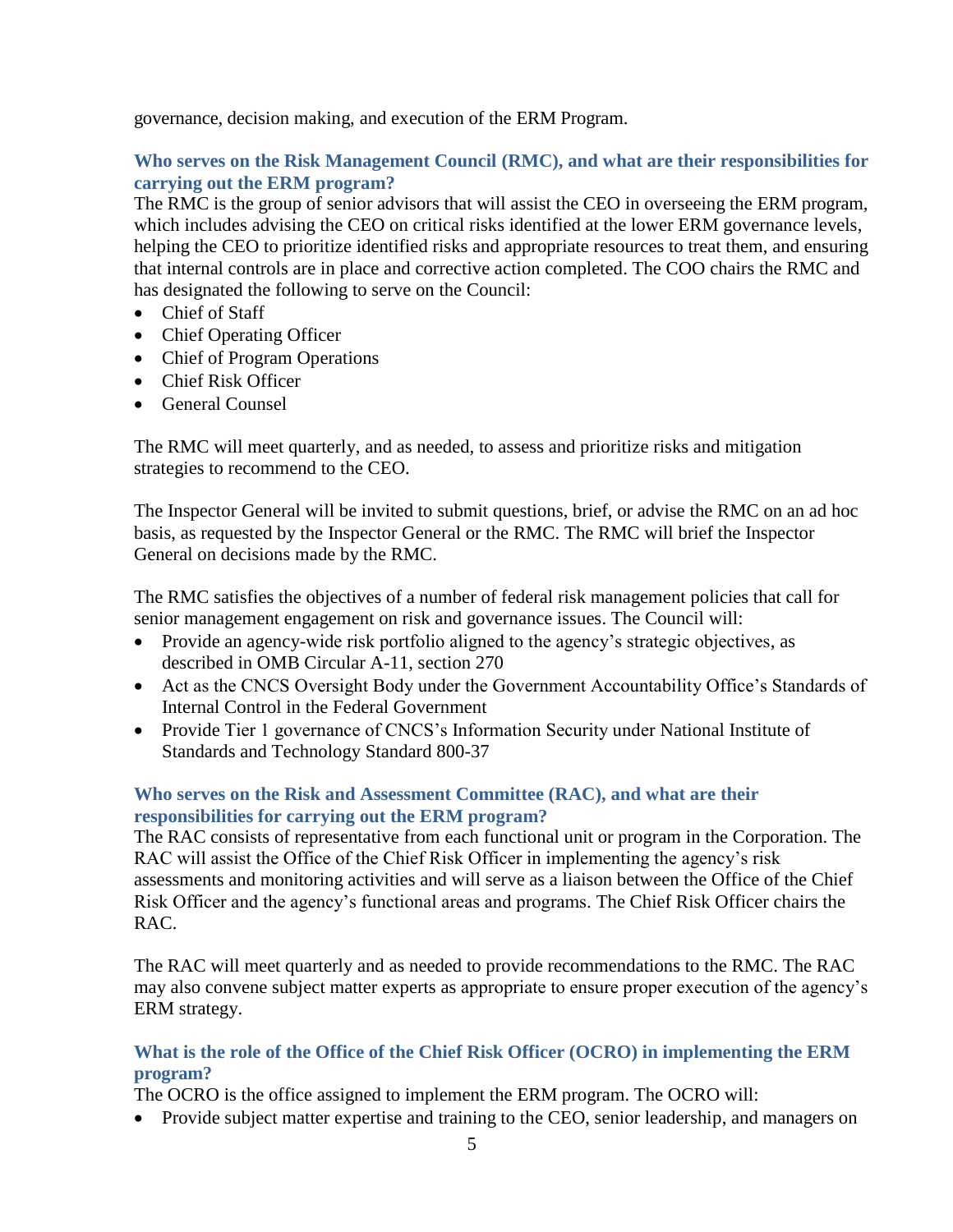matters related to risk management and internal controls initiatives and the implementation and effective functioning of the ERM program

- Provide project management and subject matter expertise to assist managers and staff in carrying out specific ERM activities (such as risk assessment of specific business practices, and analyses of appropriate policies and procedures to mitigate those risks)
- Determine the design and methodology for, and then conduct the annual internal controls assessments related to OMB Circular A-123 and other activities under the ERM Framework
- Provide guidance to its requisite governance bodies, as well as the RMC
- Provide guidance on actions by other CNCS offices regarding opportunities for improvement or needed corrective actions identified in monitoring areas of risk to CNCS operations.

### **Who else is responsible for carrying out CNCS's ERM Program?**

Effective ERM requires the engagement of the CNCS Board of Directors and all staff at every level, including internal contractors.

*CEO and Board of Directors* – The CEO and CNCS Board of Directors are responsible for ensuring that all CNCS managers and staff:

- Understand the importance of the ERM program
- Work to achieve the objectives of the ERM program
- Provide goals and objectives to focus and inform the ERM program
- Drive change necessary to adopt a business culture conducive to ERM
- Oversee the ERM program to assess whether it is meeting its objectives
- Communicate with key stakeholders, including external parties, regarding the ERM program
- Ensure CNCS takes timely corrective actions to address risk.

### *Senior Leadership and Managers* – CNCS senior leadership and managers are responsible for:

- Actively supporting and participating in ERM activities
- Holding themselves and staff accountable for carrying out their ERM program responsibilities under this policy and as assigned
- Evaluating and communicating risk in a timely manner to governance bodies responsible for evaluating risk
- Taking prompt corrective actions to address and mitigate risks.

### *Staff and internal Contractors* – All CNCS non-management staff and internal

- contractors are responsible for:
- Carrying out their duties and responsibilities in accordance with specific CNCS policies and procedures that pertain to their specific positions
- Attending training on risk management and the ERM program
- Supporting and participating in ERM activities, including assessments of whether policies and practices are properly designed and followed
- Bringing known instances of risk (including non-compliance with law, regulations, or CNCS policies and procedures) to the attention of appropriate CNCS managers
- Contributing their thoughts and ideas as to how to improve policies and procedures and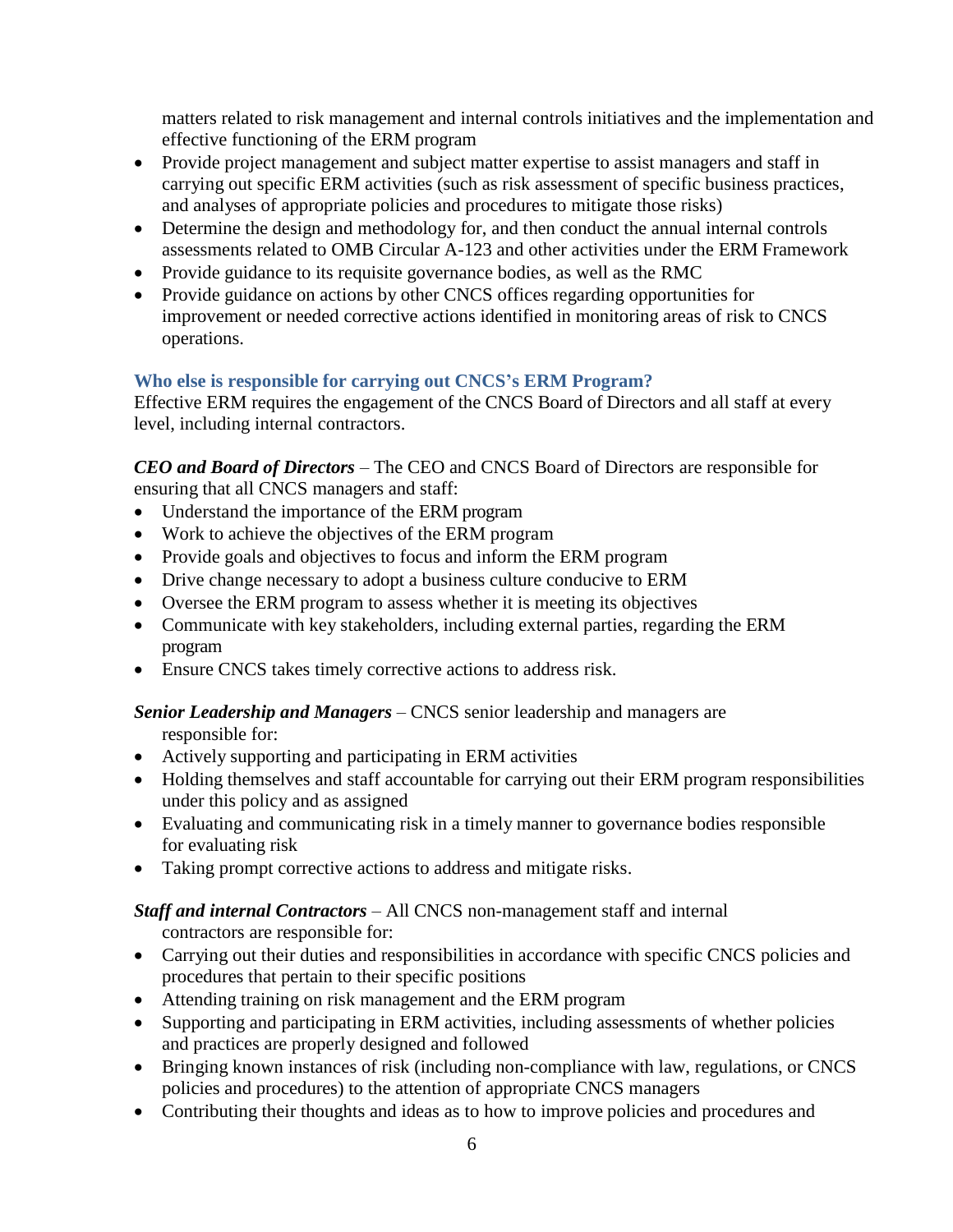enhance compliance with them.

### <span id="page-8-0"></span>**Section C – Other Information**

### **Where is additional information about the ERM Framework and ERM Infrastructure available?**

CNCS maintains an ERM Resource Area located on the CNCS OCRO page. This resource area will serve as the centralized source of information pertinent to the CNCS ERM Program and is intended to facilitate the timely dissemination of information and updates for CNCS staff's support of the overall ERM Program and supporting infrastructure.

### **What is the communication plan related to this policy?**

The CEO will inform all CNCS staff when this policy is cleared and posted on the CNCS Intranet. The Policy Coordinator will also update the policies posted on CNCS's intranet policy page. The OCRO will design and coordinate additional communications and training for staff and stakeholders. The OCRO will also be responsible for reviewing and updating this policy on an annual basis and ensuring approval of the SRMC for any changes.

### **What is the training plan related to this policy?**

OCRO will provide annual training for all CNCS staff via a GEM Series session on CNCS's ERM program. Training on the CNCS ERM program will also be made available via CNCS's Learning Management System. Annual training will be available for all CNCS staff, and will be required as part of new employee orientation. OCRO will work with other CNCS offices to provide additional guidance and training as needed. Additionally, the Director and staff of OCRO will provide training at staff meetings and/or program conferences upon request.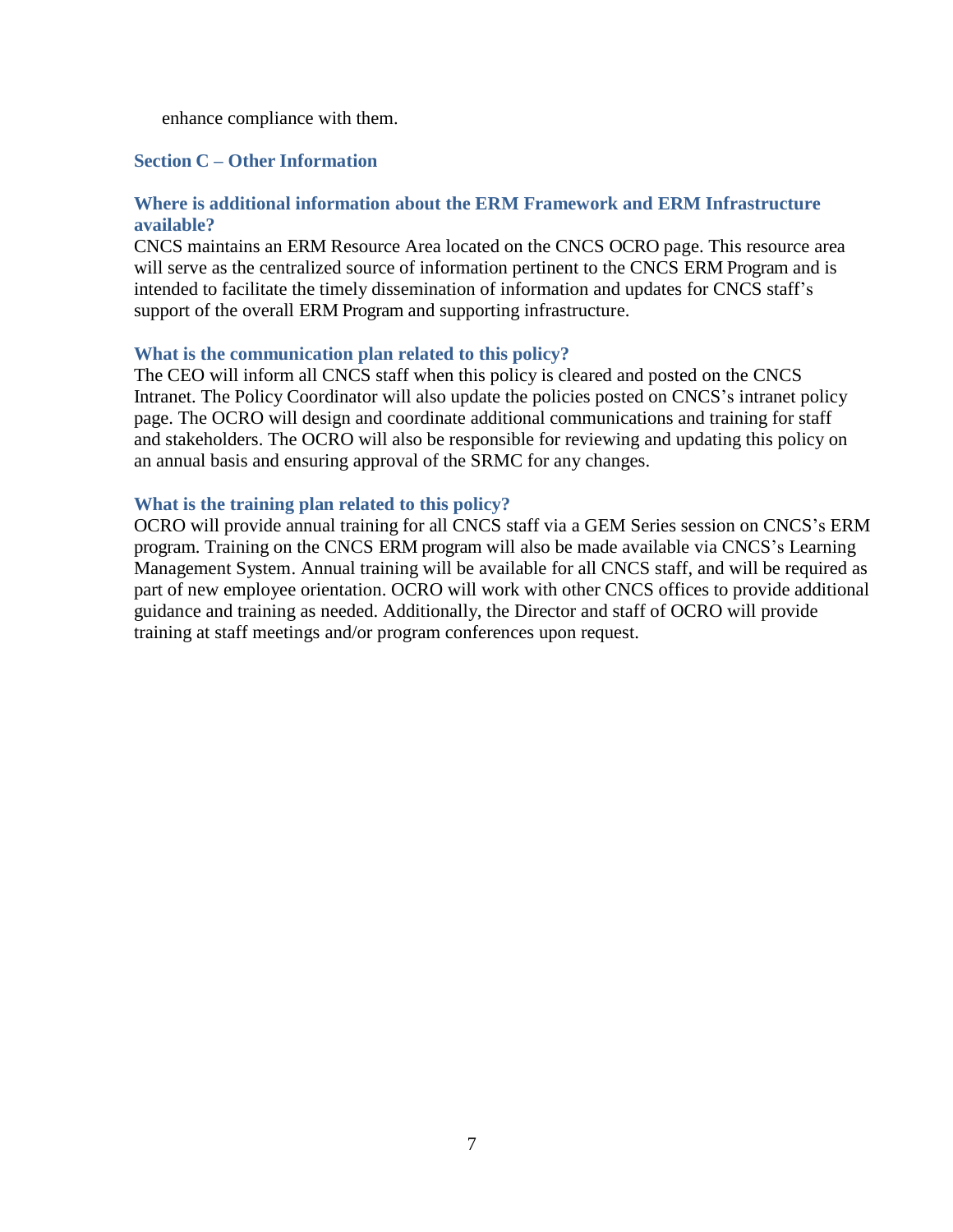### **Charter: Risk Management Council**

### **Purpose**

The purpose of the Risk Management Council (RMC) is to oversee CNCS's Enterprise Risk Management (ERM) program and advise the CEO on critical risk issues.

### **Actions**

In providing oversight and accountability of ERM efforts, the SRMC will:

- 1. Meet on a regular basis;
- 2. Ensure the completion of a comprehensive risk assessment process;
- 3. Develop an agency-wide risk portfolio aligned with CNCS strategic objectives;
- 4. Ensure that internal controls are in place to mitigate risk; and
- 5. Ensure that corrective and risk mitigation actions are completed.

### **Composition**

The RMC is composed of:

- 1. Chief Operating Officer (Chair)
- 2. Chief of Staff
- 3. Chief of Program Operations
- 4. Chief Risk Officer
- 5. General Counsel

### **Meetings**

The RMC will meet on a quarterly basis, and more frequently as needed. The RMC may request ad hoc meetings with relevant managers and business process owners.

The RMC will review progress reports and respond to requests for decision submitted by theRisk and Assessment Committee (RAC) .

The RMC will accept and respond to questions submitted by the Inspector General. Additionally, the Inspector General will be provided the opportunity to attend RMC meetings on an ad hoc basis to present information related to risk management.

The RMC will review this charter and revise, if necessary, on an annual basis.